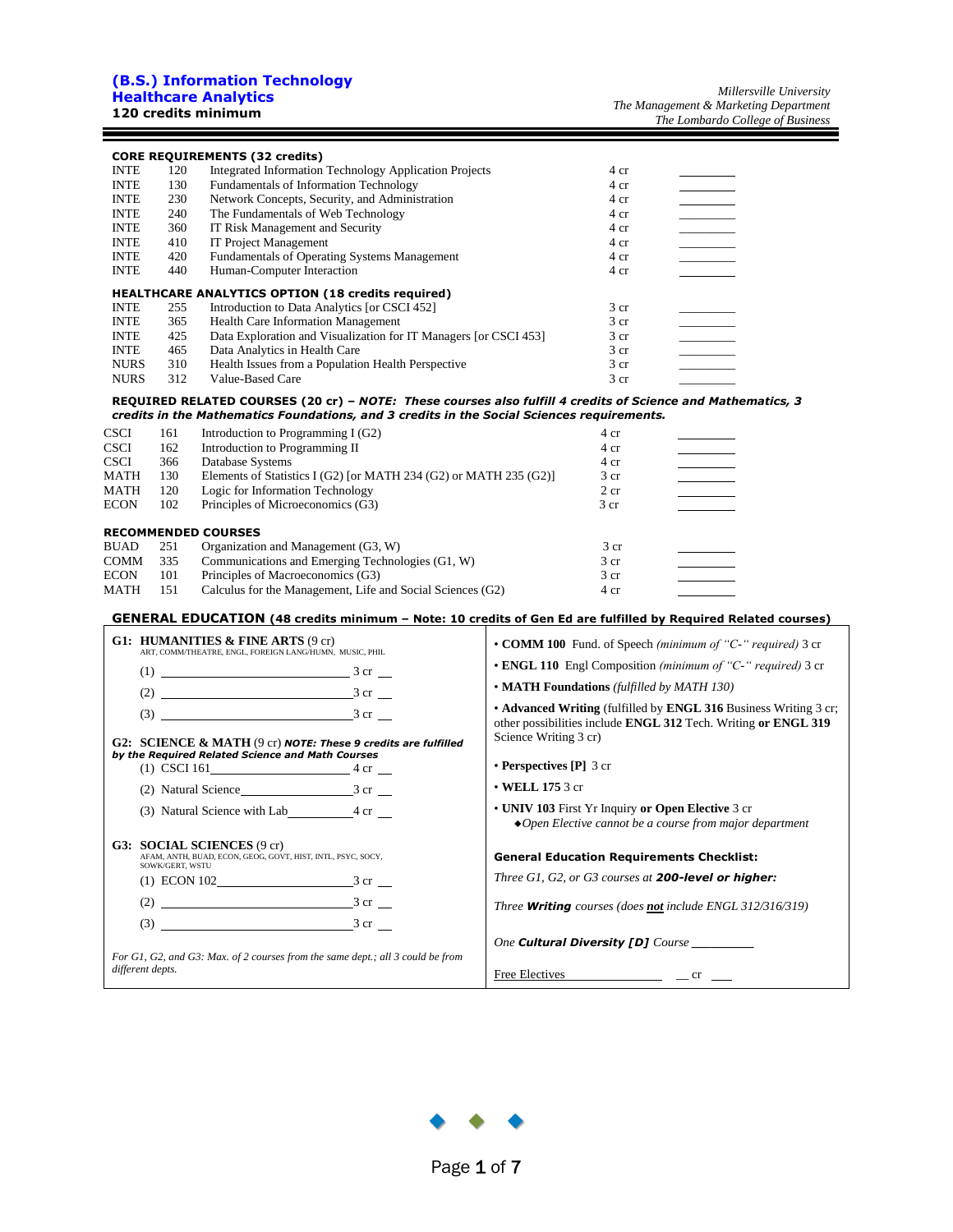# **Academic Map**

Include an **Academic Map** that outlines the course sequence as appropriate for full-time students, and if applicable, a course sequence if designed as degree completion for non-traditional students. An example of an Academic Map for a baccalaureate program is included below:

|       |                                     | <b>Bachelor of Science in Information Technology</b>                                                       | (Healthcare Analytics Option) |                                     |                                                                                                |
|-------|-------------------------------------|------------------------------------------------------------------------------------------------------------|-------------------------------|-------------------------------------|------------------------------------------------------------------------------------------------|
|       |                                     |                                                                                                            | <b>Sample Academic Map</b>    |                                     |                                                                                                |
|       |                                     | A Suggested Sequence of Required Courses                                                                   |                               |                                     |                                                                                                |
|       |                                     |                                                                                                            | <b>Freshman Year</b>          |                                     |                                                                                                |
|       |                                     | <b>Fall</b><br><b>ENGL 110</b><br><b>INTE 120</b><br><b>MATH 120</b><br><b>UNIV 103</b><br><b>WELL 175</b> |                               | $\overline{4}$                      | Spring<br><b>COMM 100</b><br><b>INTE 130</b><br>MATH 130 (Foundations)<br>CSCI 161 (G2)        |
| Total | 15                                  |                                                                                                            | Total                         | 14                                  |                                                                                                |
|       |                                     |                                                                                                            | <b>Sophomore Year</b>         |                                     |                                                                                                |
|       | 3                                   | <b>Fall</b><br><b>INTE 230</b><br><b>CSCI 162</b><br>G2 Natural Science with Lab<br>ECON 102 (G3)          |                               | $\mathcal{E}$                       | Spring<br><b>INTE 240</b><br><b>INTE 255</b><br><b>CSCI 366</b><br>G1 (200 level, W)           |
| Total | 15                                  |                                                                                                            | Total                         |                                     |                                                                                                |
|       |                                     | <b>Fall</b>                                                                                                | <b>Junior Year</b>            |                                     | Spring                                                                                         |
|       |                                     | <b>NURS 310</b><br>G3 (e.g., ECON 101)                                                                     |                               |                                     | <b>NURS 312</b><br><b>INTE 360</b>                                                             |
|       | $\mathcal{R}$<br>3<br>$\mathcal{E}$ | G2 Natural Science<br><b>Cultural Diversity</b><br>G1 (200 level, W)                                       |                               | 3<br>$\mathcal{E}$<br>$\mathcal{R}$ | <b>INTE 365</b><br>G1<br>ENGL (e.g., 316) Advanced Writing                                     |
| Total | 16                                  |                                                                                                            | Total                         | 16                                  |                                                                                                |
|       |                                     |                                                                                                            | <b>Senior Year</b>            |                                     |                                                                                                |
|       | 3                                   | <b>Fall</b><br><b>INTE 410</b><br><b>INTE 420</b><br><b>INTE 425</b><br>G3 (200 level, W)                  |                               | $\overline{4}$<br>3<br>3            | Spring<br><b>INTE 440</b><br><b>INTE 465</b><br>Free Elective<br>Free Elective<br>Perspectives |

◆ ◆ ◆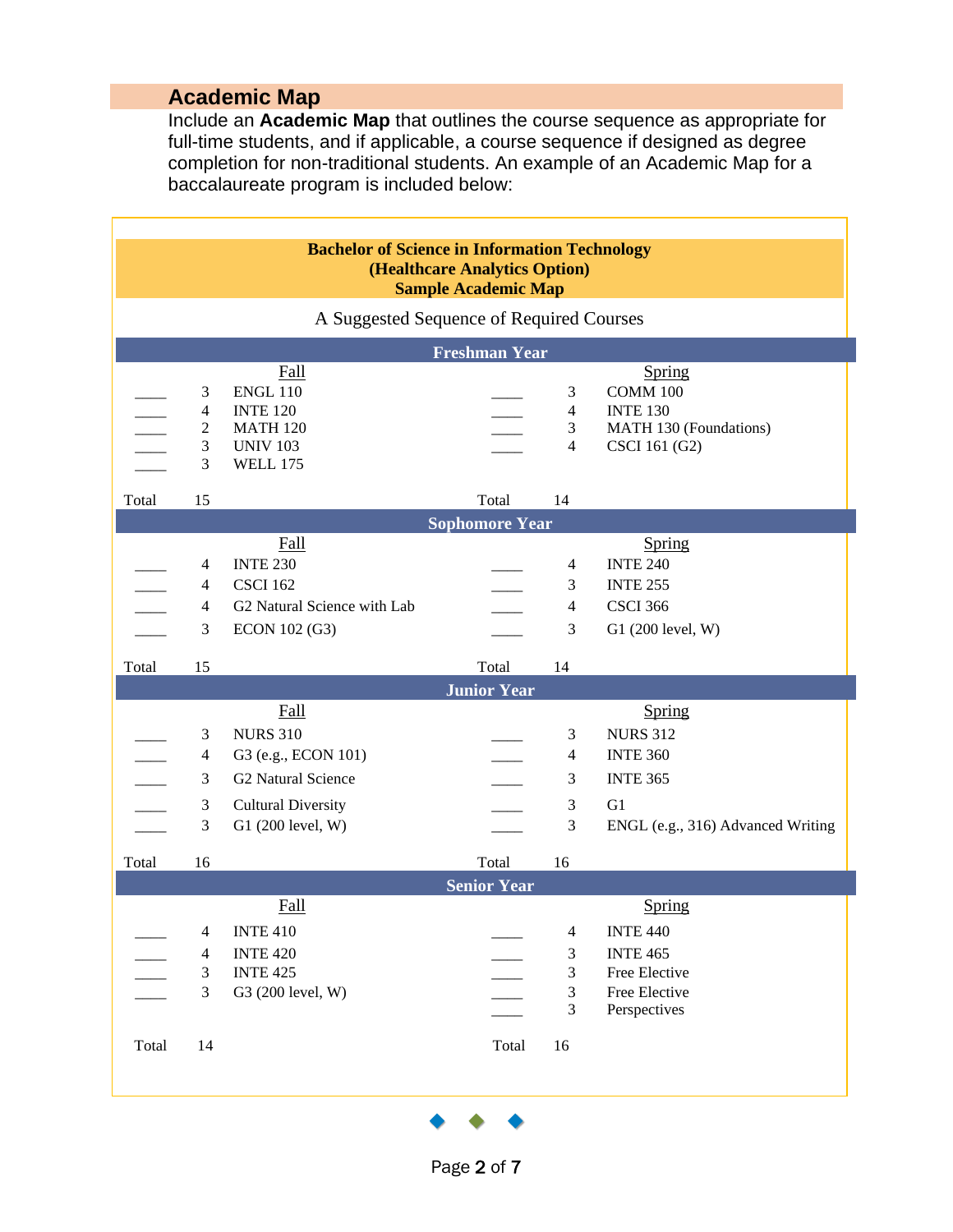# **Course Offerings**

#### **Please list the course prefix, number, and catalog description for all major and elective courses. Indicate which courses are new to support this proposed program.**

Since this is a new program, courses would need to be developed. Below are tentative titles and course descriptions for Information Technology courses. An outline of proposed topics for the majority of core courses has also been developed.

#### INFORMATION TECHNOLOGY COURSES (new; titles and descriptions)

#### **INTE 120 Integrated Information Technology Application Projects (4 cr)**

Introduction to the use of information technology to retrieve, filter, process, classify, sort, and evaluate data and information in a business environment. Developing word processing, spreadsheets, database, scripting, and presentation skills to create integrated projects for business and workplace environments.

#### **INTE 130 Fundamentals of Information Technology (4 cr)**

This course provides students with a working knowledge of the terminology, processes, and components associated with information technology. Students will be introduced to the creation, organization, analysis, storage, retrieval, representation, and transmission of data and information as well as work force considerations, and related societal and ethical issues with respect to IT.

#### **INTE 230 Network Concepts, Security, and Administration (4 cr)**

An introduction to computer network concepts that includes fundamental protocols and administration. Computer network communications will be discussed including LAN and WAN topologies, protocols and services, such as TCP/IP, and Ethernet, within the context of the OSI Reference Model, multimedia, and content distribution networks. Topics in network management will also be covered, including users/groups, file permissions, system maintenance, and trouble shooting. Network management, packet analyzer, and network simulation tools may be used. Prerequisite: CSCI 161; INTE 130

#### **INTE 240 Fundamentals of Web Technology (4 cr)**

Introduction to web-based information systems that includes the principles and practices of website design, website implementation, and evaluation of web-based applications including related software, databases, interfaces, and platforms. The importance of design, usability, and accessibility of website design strategies will be covered. Security and privacy issues related to web-based information systems are also explored. Prerequisites: CSCI 161; INTE 130.

#### **INTE 360 IT Risk Management and Security (4 cr)**

Explores Networking Security from the perspective of risk management to develop strategies to mitigate and manage risks. Focuses on assessment strategies for effective mitigation measures



Page 3 of 7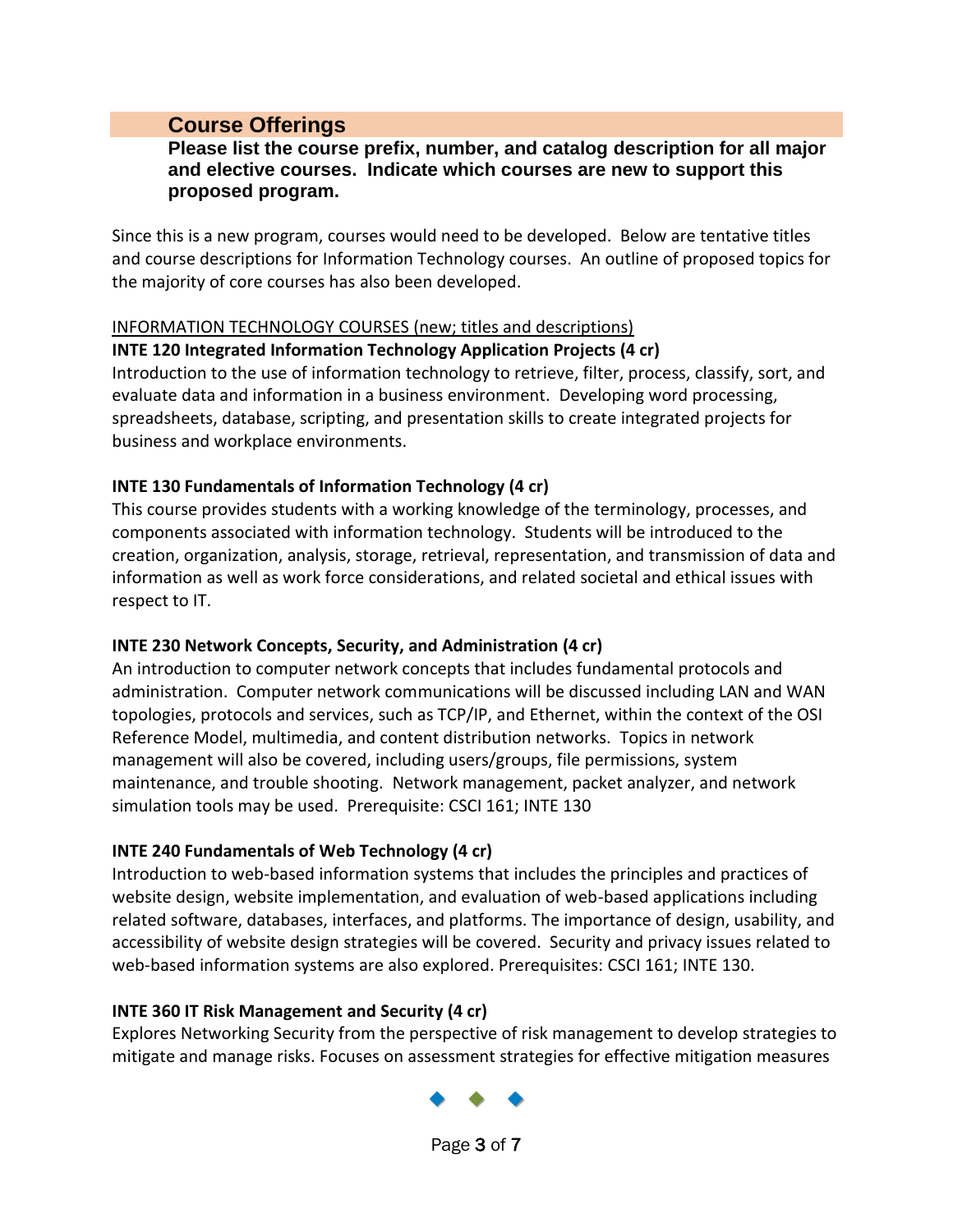and risk management practices in terms of cybersecurity. Risk Management Fundamentals and Managing Risks as Threats, Vulnerabilities, and Exploits will be covered and methods on how they are applied in cybersecurity decisions will be investigated. Prerequisite: INTE 230

# **INTE 410 IT Project Management (4 cr)**

This course covers technical and behavioral aspects of the successful management of information systems developments. Topics include needs identification, system project manager and team, system project organizations, project communications, system project planning, scheduling, control, associated costs, and using project management software tools. Examples of IT project management process will be explored for different industry lines with respect to system development activities and System Development Life Cycle. Corequisite: INTE 360

# **INTE 420 Fundamentals of Operating Systems Management (4 cr)**

This is an introduction to the foundational principles of operating systems. Topics include system management in memory, processor, process and thread mechanics, devices, network, file and directory, graphical and command line user interfaces. Essentials for effective administration and maintenance of an operating system and its services will be discussed. In addition, students will learn to install, manage, and secure an operating system. Prerequisites: CSCI 162; INTE 230

# **INTE 440 Human-Computer Interaction (4 cr)**

This course studies the effective and productive information systems, including interactive computer systems, input and output devices, screen layouts, machine design, health issues, organizational impacts, and access for people with disabilities. Topics include interaction system design, conceptualizing interaction, cognitive aspect of users, social interaction, emotional interaction with systems, and interfaces. The process of designing user-friendly interfaces will be discussed including data gathering, data analysis, interpretation, and presentation. Prerequisite: INTE 410 or CSCI 362

# HEALTHCARE ANALYTICS OPTION ELECTIVES (new; tentative titles and descriptions) **INTE 255 Introduction to Data Analytics (3 cr)**

Introduction to data analysis techniques and programming that enables real-time decision making in IT organizations. Includes skills and applications in pre-processing, preparing, and reporting data for further analysis. Prerequisite: MATH 130 or MATH 234 or MATH 235 (Note: to be cross-listed with MATH 255)

# **INTE 365 Information Technology in Health Care (3 cr)**

Students will apply fundamental skills in information technology to database design, data structures, software applications, and their management functions in health services organizations. Techniques in database design and management in the health care system will be discussed. Prerequisite: CSCI 366; Prerequisite or Corequisite: NURS 310; NURS 312

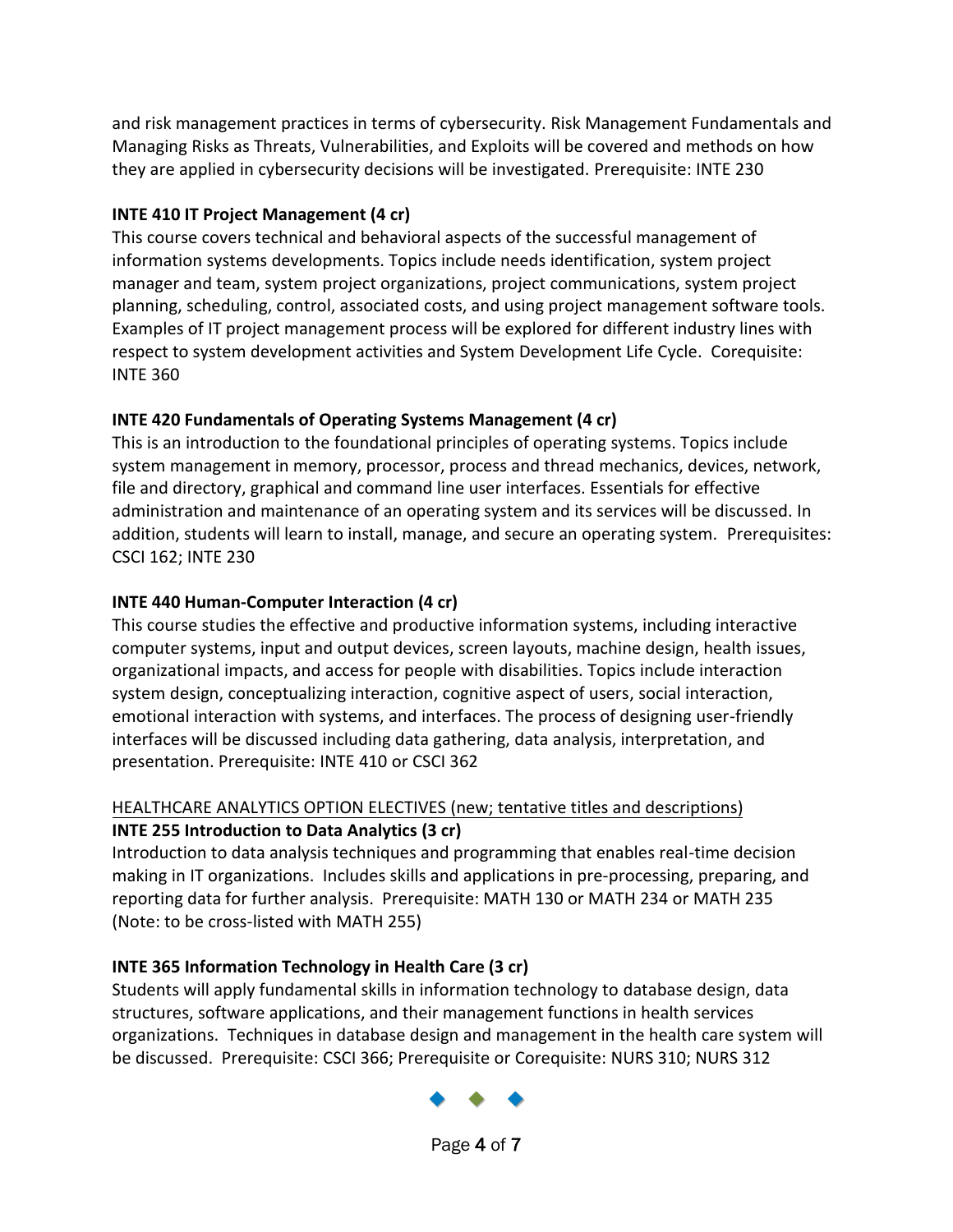## **INTE 425 Data Exploration and Visualization for IT Managers (3 cr)**

Students will learn dataset elements, data collection, representation and querying techniques, visual variables and statistical tools for graphing, and preparation of data for further analysis, with emphasis on issues related to healthcare. Students will also be introduced to data science tools and related coding techniques. Prerequisites: INTE 255; CSCI 366

## **INTE 465 Data Analytics in Health Care (3 cr)**

An introduction into the uses of data analytics in population health practices and their administration. Students will explore the development of validated predictive analytics and their application in clinical interventions. The intersection of data analytics with ethics will also be discussed. Prerequisites: INTE 255; INTE 365

## **NURS 310 Health Issues from a Population Health Perspective (3 cr)**

The essentials of population health practices will be discussed along with how they are used by different groups to assess health outcomes and make recommendations to improve access to care and quality of care while reducing the cost of care.

## **NURS 312 Value-Based Care (3 cr)**

The healthcare industry is shifting to value-based and risk-based reimbursement and it is a monumental change that is impacting every component of healthcare. Healthcare is focused on high-value, cost-effective, and evidence-based measures that incorporate innovation, resource stewardship, and systems thinking. Under new payment models, reimbursement is tied directly to clinical, organizational, and consumer outcomes. It is, therefore, critical that all involved in healthcare are aware and can apply the principles associated with value-based care to their respective roles.

#### COMMON ELECTIVE COURSES (new; tentative titles and descriptions)

**INTE 300 Internship (1-6 cr)**

Entry-level cooperative education or internship experience.

#### **INTE 400 Internship (1-6 cr)**

Cooperative education or internship assignment with increased responsibility over the INTE 300 level.

# **INTE 486 Topics in Information Technology (1-4 cr)**

Topics Course.

#### **INTE 489, 499 Honors Courses/Thesis (1-4 cr)**

For the definition of honors course/thesis and eligibility, refer to the *Special Academic Opportunities* section of this catalog.

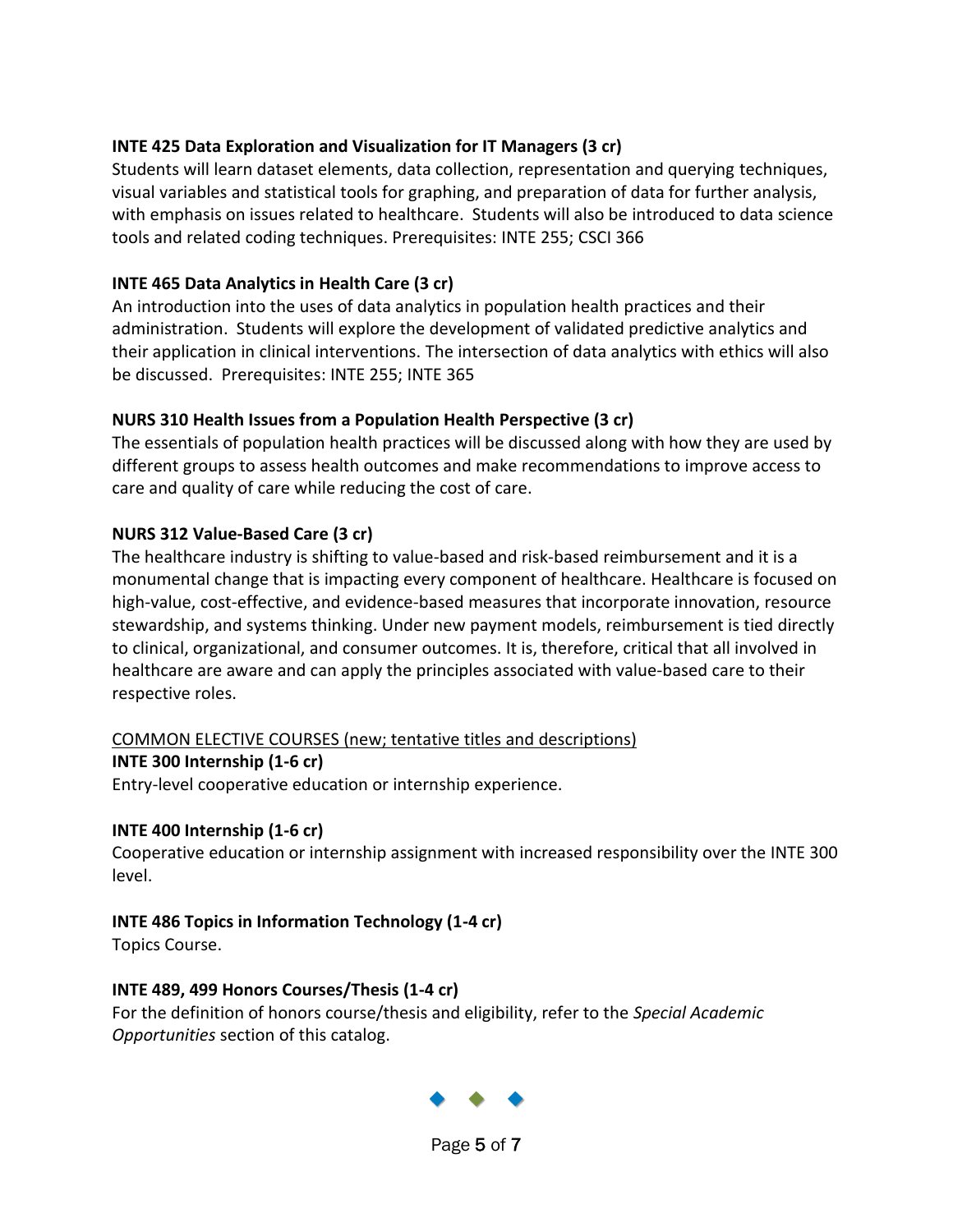### **INTE 498 Independent Study in Information Technology (1-4 cr)**

Independent study is available for well-qualified students. Students who receive approval for independent study are expected to complete a significant study or project in some area of information technology. A written report is required. Prerequisite: departmental permission.

## POTENTIAL ELECTIVE COURSES

# **INTE 350 Cybersecurity (4 cr)**

Investigate vulnerability of computer networks, systems, and computer applications. Learn methods of mitigation and/or prevention of cybercrime. Attributes of cybercrime such as virus attacks, identity theft, electronic funds transfers, and phishing will be examined along with an introduction to the cybersecurity script programming paradigm. Prerequisites: INTE 230

# **INTE 435 IT Security, Privacy, and Ethics (W) (3 cr)**

Examination of information technology security and privacy issues in the context of law and ethics. This course explores the civil and common law issues that apply to information technology. The course studies jurisdictional, statutes, and constitutional issues related to cybercrime and privacy issues in the information age. Prerequisites: ENGL 110; INTE 230; ENGL 316 recommended

# REQUIRED RELATED MATH & SCIENCE COURSES (existing)

# **CSCI 161 Introduction to Programming I (G2) (4 cr)**

Introduction to computer programming for the student intending to major in computer science or related fields. Emphasis on developing ability to apply problem-solving strategies to design and implement algorithms in a modern programming language. Prerequisite: placement in MATH 160 or higher.

# **CSCI 162 Introduction to Programming II (G2) (4 cr)**

Continuation of CSCI 161 covering advanced computer programming techniques. Emphasis on object-oriented programming, specification, design, elementary data structures, and proper use of programming language and development tools. Abstract data types, classes and objects, recursion, linked lists, queues, stacks and binary trees. Prerequisite: C or higher in CSCI 161.

# **CSCI 366 Database Systems (4 cr)**

Introduction to building database-driven applications. Topics include data modeling, building databases, database queries, basic data management, Model View Controller design paradigm, basic database-driven application development, and non-relational database systems. Prerequisite: C- or higher in CSCI 162; C- or higher in CSCI 140 or MATH 140.